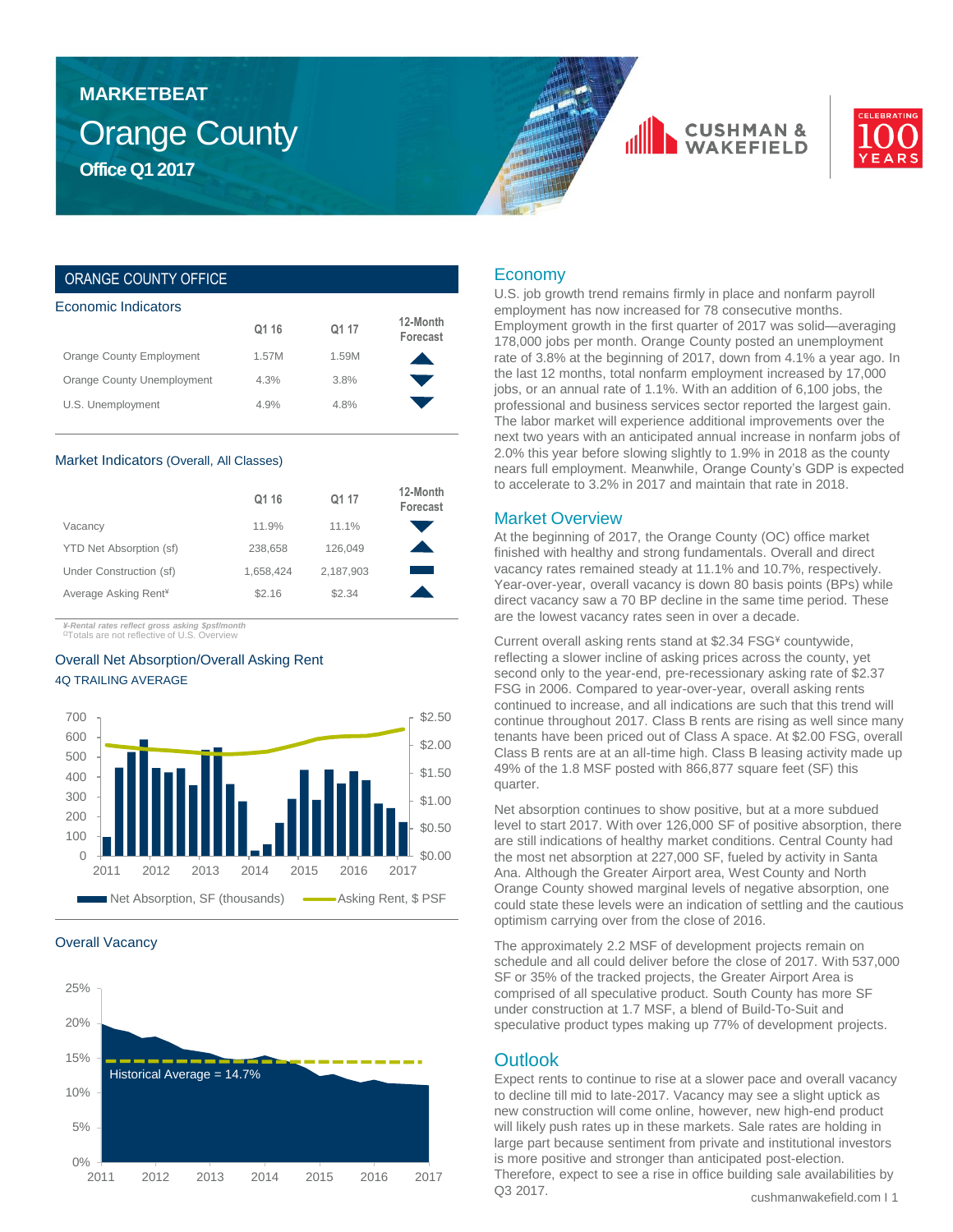# Orange County **MARKETBEAT Office Q1 2017**

## **CUSHMAN &**<br>WAKEFIELD



| <b>SUBMARKET</b>                | <b>INVENTORY</b><br>(SF) | <b>SUBLET</b><br><b>VACANT</b><br>(SF) | <b>DIRECT</b><br><b>VACANT</b><br>(SF) | OVERALL<br><b>VACANCY</b><br><b>RATE</b> | <b>YTD DIRECT</b><br><b>NET</b><br><b>ABSORPTION</b><br>(SF) | <b>YTD</b><br><b>OVERALL NET</b><br><b>ABSORPTION</b><br>(SF) | <b>YTD</b><br><b>LEASING</b><br><b>ACTIVITY</b><br>(SF) | <b>UNDER CNSTR</b><br>(SF) | <b>OVERALL</b><br><b>AVERAGE</b><br><b>ASKING RENT</b><br>(ALL CLASSES)* | <b>OVERALI</b><br><b>AVERAGE</b><br><b>ASKING RENT</b><br>(CLASS A) |
|---------------------------------|--------------------------|----------------------------------------|----------------------------------------|------------------------------------------|--------------------------------------------------------------|---------------------------------------------------------------|---------------------------------------------------------|----------------------------|--------------------------------------------------------------------------|---------------------------------------------------------------------|
| South Santa Ana                 | 1,689,207                | $\overline{0}$                         | 360,886                                | 21.4%                                    | 71,733                                                       | 71,733                                                        | 101,665                                                 | $\Omega$                   | \$2.66                                                                   | \$2.77                                                              |
| Costa Mesa                      | 5,280,016                | 24,253                                 | 728,104                                | 14.2%                                    | $-6,394$                                                     | $-20,173$                                                     | 224,793                                                 | $\Omega$                   | \$2.97                                                                   | \$3.23                                                              |
| Newport Beach                   | 8,016,346                | 23,191                                 | 729,903                                | 9.4%                                     | 3,087                                                        | 6,586                                                         | 149,742                                                 | $\mathbf 0$                | \$3.32                                                                   | \$3.44                                                              |
| Irvine                          | 23,037,761               | 111,796                                | 2,303,826                              | 10.5%                                    | $-78,522$                                                    | $-98,504$                                                     | 482,349                                                 | 537,224                    | \$2.55                                                                   | \$2.86                                                              |
| <b>GREATER AIRPORT AREA/CBD</b> | 38,023,330               | 159,240                                | 4,122,719                              | 11.3%                                    | $-10,096$                                                    | $-40,358$                                                     | 958,549                                                 | 537,224                    | \$2.82                                                                   | \$3.08                                                              |
| Irvine Spectrum                 | 8,084,619                | 64,252                                 | 276,346                                | 3.7%                                     | 48,496                                                       | 44,350                                                        | 225,524                                                 | 1,445,679                  | \$2.85                                                                   | \$3.18                                                              |
| Lake Forest/R.S. Margarita      | 2,634,428                | 2,500                                  | 198,434                                | 7.6%                                     | $-10,287$                                                    | $-10,287$                                                     | 5,595                                                   | $\mathbf 0$                | \$2.23                                                                   | \$2.50                                                              |
| Laguna Hills/Aliso Viejo        | 4,296,968                | 1,859                                  | 301,117                                | 7.1%                                     | $-32,551$                                                    | $-7,941$                                                      | 30,597                                                  | 205,000                    | \$2.80                                                                   | \$3.29                                                              |
| Laguna Niguel/Laguna Beach      | 574,657                  | $\mathbf 0$                            | 18,863                                 | 3.3%                                     | $-990$                                                       | $-990$                                                        | $\mathbf 0$                                             | $\mathbf 0$                | \$2.43                                                                   | \$2.75                                                              |
| Mission Viejo                   | 1,289,140                | 7,897                                  | 180,261                                | 14.6%                                    | $-20,452$                                                    | $-23,533$                                                     | 22,631                                                  | $\mathbf 0$                | \$2.40                                                                   | \$2.57                                                              |
| S.J. Cap/S. Clemente/Dana Point | 1,274,048                | $\overline{0}$                         | 30,716                                 | 2.4%                                     | 5,800                                                        | 5,800                                                         | 8,794                                                   | $\overline{0}$             | \$2.14                                                                   | \$0.00                                                              |
| <b>SOUTH COUNTY</b>             | 18,153,860               | 31,042                                 | 1,005,737                              | 5.7%                                     | $-9,984$                                                     | 7,399                                                         | 293,141                                                 | 1,650,679                  | \$2.59                                                                   | \$3.07                                                              |
| Seal Beach                      | 310,241                  | 2,260                                  | 12,064                                 | 4.6%                                     | 13,789                                                       | 13,789                                                        | 14,151                                                  | $\mathsf{O}\xspace$        | \$2.93                                                                   | \$2.93                                                              |
| Westminster                     | 262,284                  | $\mathbf 0$                            | 75,683                                 | 28.9%                                    | 326                                                          | 326                                                           | 5,005                                                   | $\mathbf 0$                | \$2.13                                                                   | \$0.00                                                              |
| Huntington Beach                | 1,303,980                | 12.989                                 | 91,146                                 | 8.0%                                     | $-1,152$                                                     | $-9,155$                                                      | 5,865                                                   | $\mathbf{0}$               | \$2.26                                                                   | \$2.20                                                              |
| Fountain Valley                 | 320,225                  | $\mathbf{0}$                           | 3,936                                  | 1.2%                                     | 1,714                                                        | 1,714                                                         | 1,714                                                   | $\mathbf{0}$               | \$1.65                                                                   | \$0.00                                                              |
| Garden Grove                    | 541,785                  | $\Omega$                               | 68,615                                 | 12.7%                                    | 2,738                                                        | 2,738                                                         | 2,738                                                   | $\mathbf{0}$               | \$1.83                                                                   | \$0.00                                                              |
| Los Alamitos/Stanton            | 435,342                  | 2,500                                  | 11,178                                 | 3.1%                                     | $-1,997$                                                     | $-4,497$                                                      | 1,032                                                   | $\mathbf{0}$               | \$1.41                                                                   | \$0.00                                                              |
| Cypress                         | 1,324,921                | 15,603                                 | 287,034                                | 22.8%                                    | $-35,015$                                                    | $-35,015$                                                     | $\overline{0}$                                          | $\mathbf{0}$               | \$1.79                                                                   | \$0.00                                                              |
| <b>WEST COUNTY</b>              | 4,498,778                | 33,352                                 | 549,656                                | 13.0%                                    | $-19,597$                                                    | $-30,100$                                                     | 30,505                                                  | $\bf{0}$                   | \$1.93                                                                   | \$2.37                                                              |
| Parkcenter Area                 | 2,820,093                | $\circ$                                | 324,131                                | 11.5%                                    | $-26,082$                                                    | $-26,082$                                                     | 21,717                                                  | $\mathbf 0$                | \$1.86                                                                   | \$1.98                                                              |
| Stadium Area                    | 3,652,993                | $\mathbf 0$                            | 346,763                                | 9.5%                                     | 4,700                                                        | 4,700                                                         | 53,176                                                  | $\circ$                    | \$2.06                                                                   | \$2.52                                                              |
| The City Area                   | 2,306,689                | $\mathbf 0$                            | 242,605                                | 10.5%                                    | $-20,973$                                                    | $-20,973$                                                     | 29,840                                                  | $\mathbf 0$                | \$2.47                                                                   | \$2.67                                                              |
| Main Place Area                 | 2,262,734                | 2,349                                  | 279,770                                | 12.5%                                    | $-15,874$                                                    | $-18,223$                                                     | 12,818                                                  | $\mathbf 0$                | \$2.28                                                                   | \$2.52                                                              |
| Tustin (South of I-5)           | 687,575                  | $\overline{0}$                         | 112,631                                | 16.4%                                    | 59,802                                                       | 73,256                                                        | 99,957                                                  | $\mathbf 0$                | \$2.23                                                                   | \$0.00                                                              |
| Santa Ana                       | 3,411,691                | $\overline{0}$                         | 862,283                                | 25.3%                                    | 269,284                                                      | 269,284                                                       | 137,158                                                 | $\mathbf{0}$               | \$1.88                                                                   | \$0.00                                                              |
| North/East Stadium              | 2,995,050                | 35,228                                 | 577,747                                | 20.5%                                    | $-57,991$                                                    | $-56,869$                                                     | 22,063                                                  | $\overline{0}$             | \$1.59                                                                   | \$2.12                                                              |
| East Orange                     | 427,246                  | $\overline{0}$                         | 37,996                                 | 8.9%                                     | $-13,567$                                                    | $-13,567$                                                     | $\overline{0}$                                          | $\mathbf 0$                | \$1.95                                                                   | \$0.00                                                              |
| Civic Center Area               | 2,032,872                | $\overline{0}$                         | 285,749                                | 14.1%                                    | 15,018                                                       | 15,018                                                        | 8,130                                                   | $\mathbf 0$                | \$1.59                                                                   | \$1.95                                                              |
| <b>CENTRAL COUNTY</b>           | 20,596,966               | 37,577                                 | 3,069,675                              | 15.1%                                    | 214,317                                                      | 226,544                                                       | 384,859                                                 | $\mathbf{0}$               | \$1.89                                                                   | \$2.30                                                              |
| Fullerton                       | 1,283,776                | $\mathbf{0}$                           | 114,013                                | 8.9%                                     | $-37,604$                                                    | $-37,604$                                                     | 8,718                                                   | $\mathbf{0}$               | \$1.89                                                                   | \$0.00                                                              |
| Brea/La Habra                   | 3,920,170                | 68,007                                 | 275,394                                | 8.8%                                     | $-10,525$                                                    | $-8,363$                                                      | 75,353                                                  | $\mathbf{0}$               | \$2.12                                                                   | \$2.10                                                              |
| Placentia/Yorba Linda           | 270,646                  | $\mathbf 0$                            | 20,336                                 | 7.5%                                     | 7,545                                                        | 7,545                                                         | 11,668                                                  | $\mathbf 0$                | \$1.52                                                                   | \$0.00                                                              |
| Buena Park/La Palma             | 1,109,616                | $\Omega$                               | 221,539                                | 20.0%                                    | 986                                                          | 986                                                           | 5,459                                                   | $\mathbf 0$                | \$1.95                                                                   | \$3.00                                                              |
| <b>NORTH COUNTY</b>             | 6,584,824                | 68,007                                 | 631,282                                | 10.6%                                    | $-39,598$                                                    | $-37,436$                                                     | 101,198                                                 | $\bf{0}$                   | \$2.00                                                                   | \$2.26                                                              |
| <b>O.C. MARKET TOTALS</b>       | 87,857,758               | 329,218                                | 9,379,069                              | 11.1%                                    | 135,042                                                      | 126,049                                                       | 1,768,252                                               | 2,187,9030                 | \$2.34                                                                   | \$2.87                                                              |

\*Rental rates reflect gross asking \$psf/month <sup>Ω</sup>Totals are not reflective of U.S. Overview

| <b>CLASS</b> | <b>INVENTORY</b><br>(SF) | <b>SUBLET</b><br><b>VACANT</b><br>(SF) | <b>DIRECT</b><br><b>VACANT</b><br>(SF) | <b>DIRECT</b><br>VACANCY<br><b>RATE</b> | <b>YTD DIRECT NET</b><br><b>ABSORPTION</b><br>(SF) | <b>YTD</b><br><b>OVERALL NET</b><br><b>ABSORPTION</b><br>(SF) | <b>YTD</b><br><b>ACTIVITY</b><br>(SF) | LEASING UNDER CNSTR<br>(SF) | <b>DIRECT</b><br>AVERAGE<br><b>ASKING</b><br>RENT* | <b>OVERALL</b><br><b>AVERAGE ASKING</b><br>RENT <sup>*</sup> |
|--------------|--------------------------|----------------------------------------|----------------------------------------|-----------------------------------------|----------------------------------------------------|---------------------------------------------------------------|---------------------------------------|-----------------------------|----------------------------------------------------|--------------------------------------------------------------|
| Class A      | 37.415.279               |                                        | 223,886 4,428,395                      | 11.8%                                   | 163,201                                            | 133,390                                                       | 884,632                               | 2.187.903                   | \$2.90                                             | \$2.87                                                       |
| Class B      | 48,186,504               |                                        | 105,332 4,879,052                      | 10.1%                                   | $-34,375$                                          | $-13.557$                                                     | 866.877                               |                             | \$2.01                                             | \$2.00                                                       |
| Class C      | 1,958,425                | 0                                      | 71.622                                 | 3.7%                                    | 6,216                                              | 6,216                                                         | 16.743                                |                             | \$1.92                                             | \$1.92                                                       |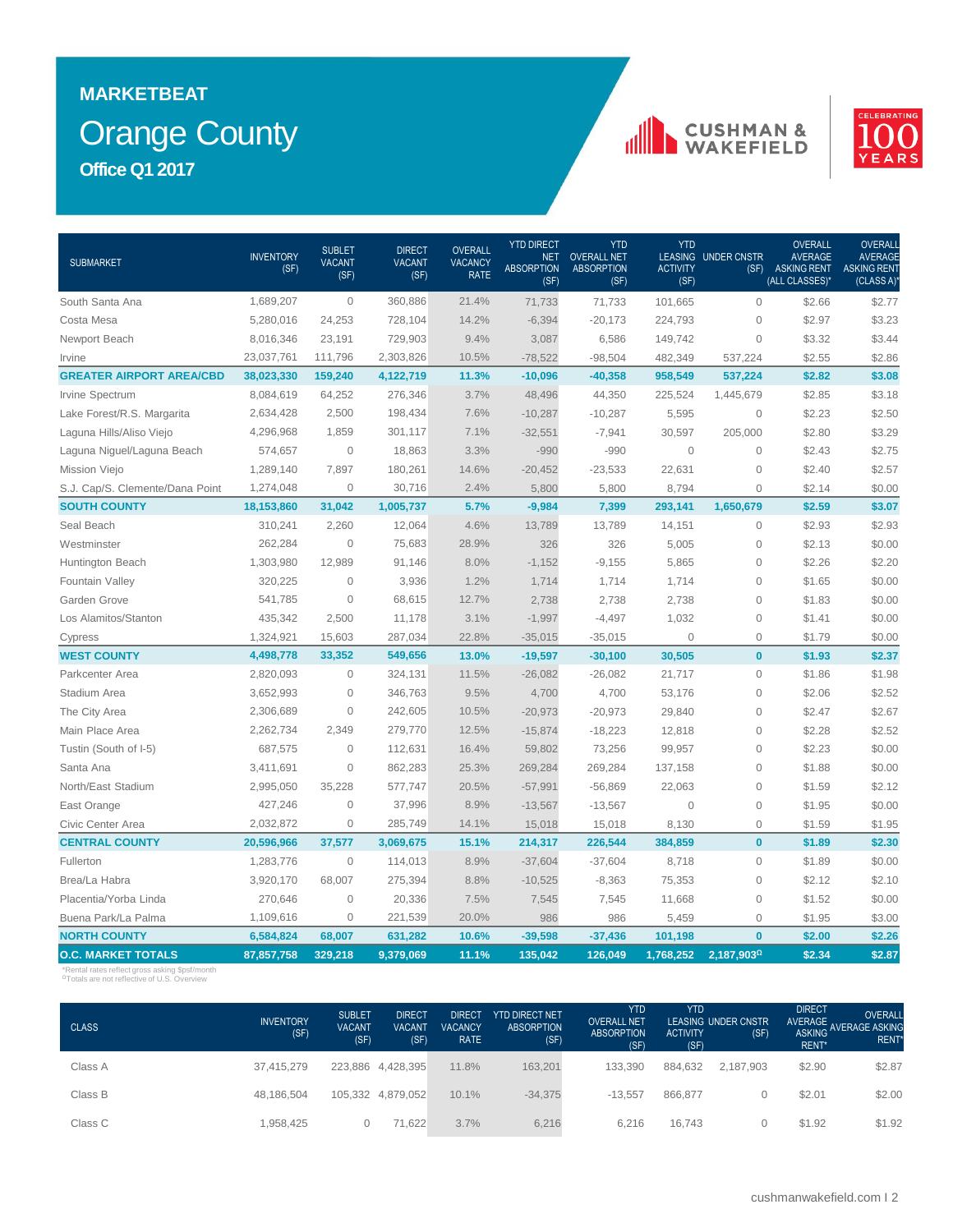# Orange County **MARKETBEAT Office Q1 2017**





### Key Lease Transactions Q1 2017

| <b>PROPERTY</b>           | <b>SF</b> | <b>TENANT</b>                 | <b>TRANSACTION TYPE</b> | <b>SUBMARKET</b>            |
|---------------------------|-----------|-------------------------------|-------------------------|-----------------------------|
| 3333 Susan Street         | 101,831   | The Los Angeles Chargers      | New Lease               | Greater Airport Area        |
| 15253 Bake Pkwy           | 65,006    | <b>Blizzard Entertainment</b> | New Lease               | South County                |
| 1500 S Douglass Road      | 63,839    | Carrington Mortgage           | Expansion               | <b>Central County</b>       |
| 1610 E Saint Andrew Place | 62,755    | Collectors Universe, Inc.     | New Lease               | <b>Central County</b>       |
| 3100 Lake Center Drive    | 60,462    | OC 405 Partners               | New Lease               | Greater Airport Area        |
| 2600 Michelson Drive      | 60,013    | Jacobs Engineering            | New Lease               | <b>Greater Airport Area</b> |
| 217 Technology Drive      | 55,527    | Kelley Blue Book Co., Inc.    | Renewal                 | South County                |
| 5231 California           | 53,840    | Toshiba                       | New Lease               | <b>Greater Airport Area</b> |
| 14201 Franklin Avenue     | 39,762    | ABM Industries Inc.           | New Lease               | <b>Central County</b>       |

### Key Sales Transactions Q1 2017

| <b>PROPERTY</b>                                | <b>SF</b> | <b>SELLER/BUYER</b>                                   | PRICE / \$PSF      | <b>SUBMARKET</b>            |
|------------------------------------------------|-----------|-------------------------------------------------------|--------------------|-----------------------------|
| 7755 Irvine Center Drive                       | 118,370   | Menlo Equities/MerchSource                            | \$42,000,000/\$355 | South County                |
| 5 Peters Canyon Road                           | 156.451   | TA Realty/GEM Realty                                  | \$41,675,000/\$266 | <b>Greater Airport Area</b> |
| Towne Centre Plaza                             | 205.626   | The Blackstone Group/Pinnacle Asset<br>Mgmt Group Llc | \$40,000,000/\$195 | South County                |
| 4 Polaris Way                                  | 90.610    | Quest Software/Invesco                                | \$34,800,000/\$384 | South County                |
| 19712-19762 MacArthur Blvd<br>(Portfolio Sale) | 105.401   | CIP Real Estate/Kelemen Caamano<br>Investments        | \$27,028,000/\$256 | Greater Airport Area        |
| 17900 Von Karman Ave                           | 65,086    | Gerson Bakar/Wilshire Capital                         | \$16,000,000/\$246 | <b>Greater Airport Area</b> |